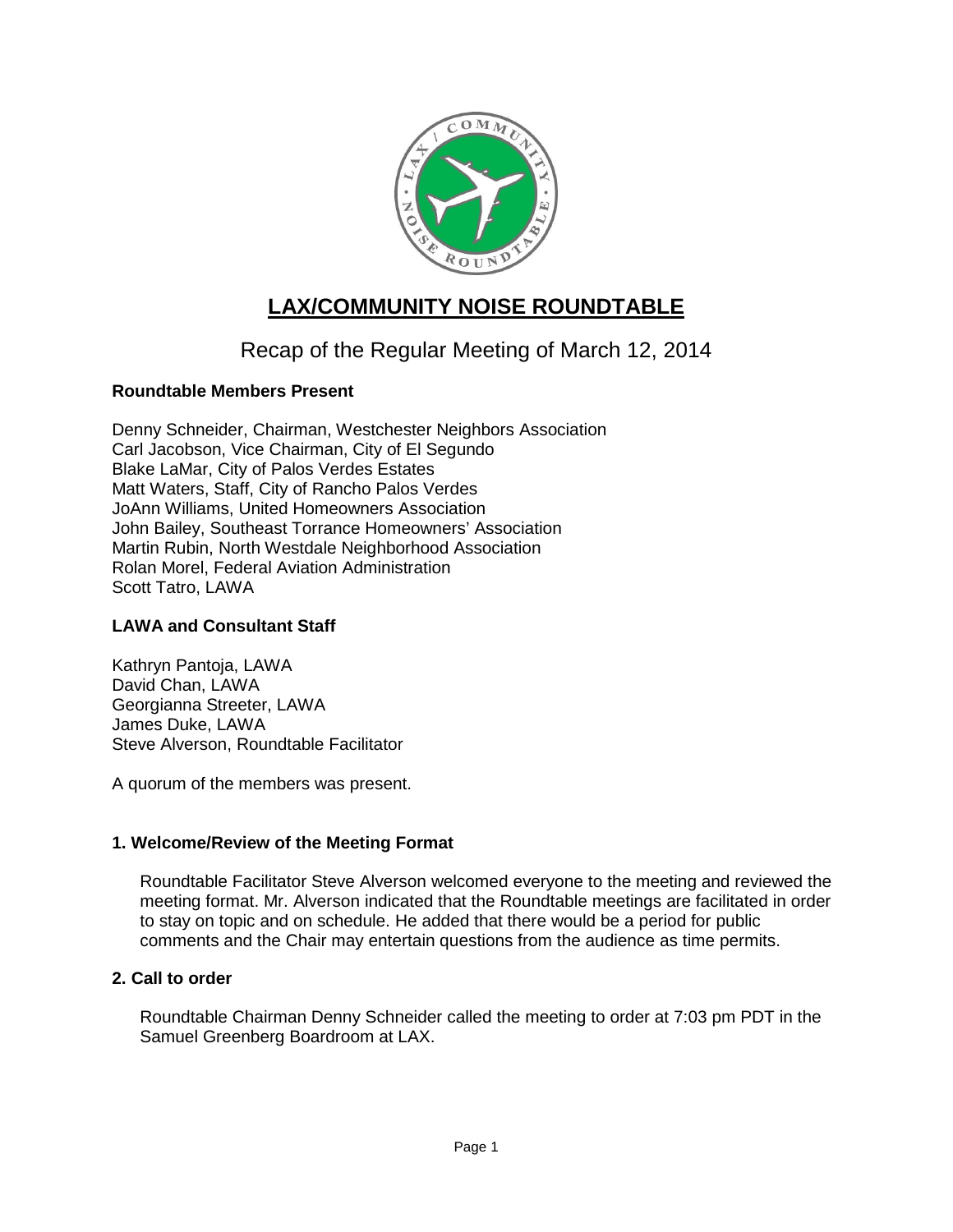## **3. Comments from the Public**

Chairman Schneider opened the public comment period. June Lehrman, a 25-year resident of Culver City, said that in 2012 she noticed a new overflight pattern over Culver City. She said she spoke to FAA and LAWA, but has not received any helpful information. She said she is appearing before the Roundtable tonight in hopes of getting accurate information. Chairman Schneider thanked her for bringing the issue to the Roundtable and invited her homeowners' organization to send a letter requesting membership on the Roundtable. As there were no further public comments, Chairman Schneider closed the public comment period.

#### **4. Briefing on UC Davis Noise Symposium**

Chairman Schneider indicated that he attended the UC Davis Noise Symposium in Palm Springs from February 23 through 26, 2014. He explained that this Symposium is considered to be the premiere annual aviation noise and air quality symposium. He recommended that everyone who is interested in learning more about aircraft noise to attend as it covers a broad range of topics and is attended by wide range of participants.

Chairman Schneider provided a summary of the information he had learned from the symposium. The following is a highlight of the key points.

- LAX is not alone and there are many examples of how other airports are addressing their noise problems.
- He received many compliments about the LAX Roundtable.
- Health effects studies have shown a statistical relationship between aircraft noise and health issues, but they do not establish the causal relationship. More research is required.
- There are many noise metrics, but FAA is not likely to move away from the use of CNEL.
- While aircraft are getting quieter, there are more of them.
- The Symposium covered many FAA regulations including the update on FAA Order 1050.1E., which should make the document more understandable for lay readers and should be released this summer.
- FAA plans to conduct noise surveys at airports across the United States with the goal of updating the Schultz Curve. He said he lobbied FAA to include LAX in the survey.
- A new iPhone app called Decibel  $10<sup>th</sup>$  provides good instantaneous sound level readings.

Ms. Ferdows Fazeli of Wyle Labs noted that her company is working on a simulation model that allows people to listen to aircraft noise levels in different locations and hopes that the Roundtable will support the effort. She also asked if Mr. Tatro had an update on FAA's review of the universal standards for testing interior noise levels to meet Program Guidance Letter (PGL) 12-09 requirements. LAWA staff member Scott Tatro said the FAA will not review the testing standards pending the completion of an ongoing ACRP study that will address this issue. He noted that ACRP has selected the consultant for the study and hopes to complete the study in a year. He said that time frame is too late for LAWA sound insulation programs. He anticipates that each airport will have to work with their local FAA Airports District Office to establish a testing approach that will be acceptable to FAA. He closed by suggesting that it would make sense for the FAA to delay implementation of the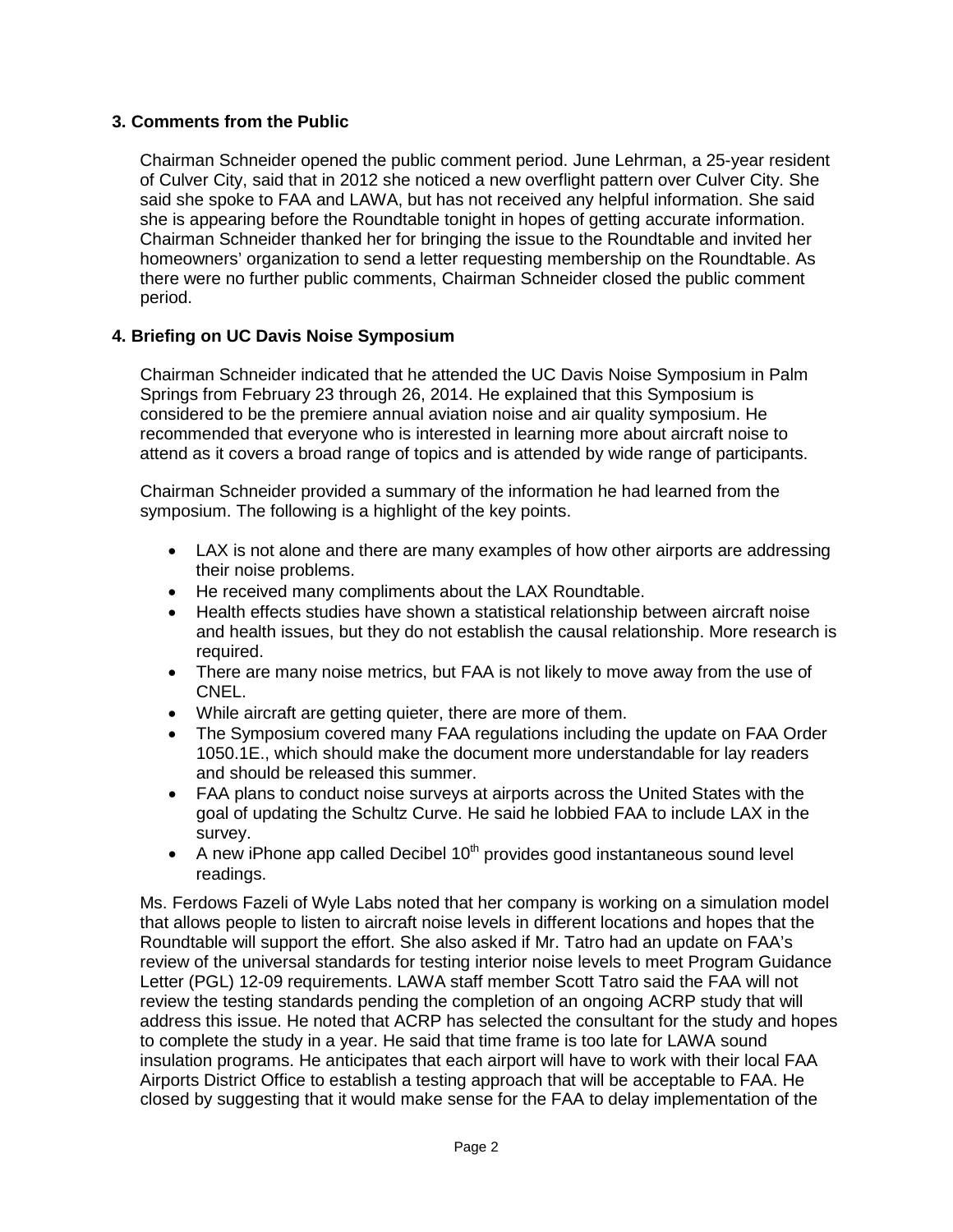requirements of PGL 12-09 until such time it can provide guidance on the desired testing approach.

Chairman Schneider's presentation on the UC Davis Noise Symposium can be found on the Roundtable webpage at [http://www.lawa.org/LAXNoiseRoundTable.aspx.](http://www.lawa.org/LAXNoiseRoundTable.aspx)

## **5. Update on the LAX Heliport**

LAWA staff member Scott Tatro briefed the Roundtable on the status of the LAX heliport. The heliport is located on top of Parking Lot 4 and was temporarily closed in 2010 because of activity with construction cranes at the airport. He said that over the years there hasn't been a large number of helicopter operations, with an average of about 10 operations per day, prior to the heliport closure. There are currently about two helicopter flights per day at the fixed base operator at LAX. In addition, he noted that the upcoming construction on the Terminal 4 connector will require the heliport to remain closed.

He said that LAWA had prepared a cost analysis that indicates operating the heliport on the parking garage does not make financial sense for LAWA and may be better suited for a private firm. He said that LAWA issued a Request for Expressions of Interest in 2013 to evaluate what level of interest there may be for a private firm to operate the heliport. He noted three firms responded to the request indicating they believed they could make the heliport work. He said if the Board was to decide to move forward, the next step in the process would be to issue a Request for Proposals, but the Board had questions that LAWA staff is working on answering.

Mr. Tatro said the benefits for operating the LAX heliport include revenue generation, convenient location for helicopter passengers, and may be useful for emergency services. He said the potential drawbacks include the helicopter protection zones, training operations, the cost of the improvements, and ongoing construction impacts on the heliport operations. He also said that other concerns include the noise, compatibility with the parking operation due to a shortage of parking, and the opposition from community members. He stated that if the heliport is converted for automobile parking use, it could generate \$1-2 million annually, while using it for helicopter operation may generate \$100,000 per year. He closed by saying that an environmental analysis under the California Environmental Quality Act (CEQA) may be required if the heliport were to begin operation again.

Member LaMar asked if there would be refueling at the heliport. LAWA staff member James Duke said refueling would not be permitted.

Member John Bailey noted that there were many community organizations recently sent letters to the Board of Airport Commissioners to oppose reopening the LAX Heliport. He said one of his concerns is the helicopter shuttle service between LAX and Torrance Airport. He said that this type of service could be provided more efficiently by a Flyaway Bus service between LAX and Torrance. He added that helicopter noise in LA County has become such a concern that local, state, and federal elected officials have asked FAA to finds ways to reduce helicopter noise. He suggested that reopening the LAX Heliport could result in more helicopter operations and noise. Member Bailey moved and Member Rubin seconded a motion for the Roundtable to send a letter to the Board opposing the reopening of the LAX Heliport. Richard Root, a member of the public, spoke in favor of the motion noting that there is no solution on the horizon on the helicopter noise issue. The motion passed with a majority of the Roundtable members approving the motion with LAWA abstaining.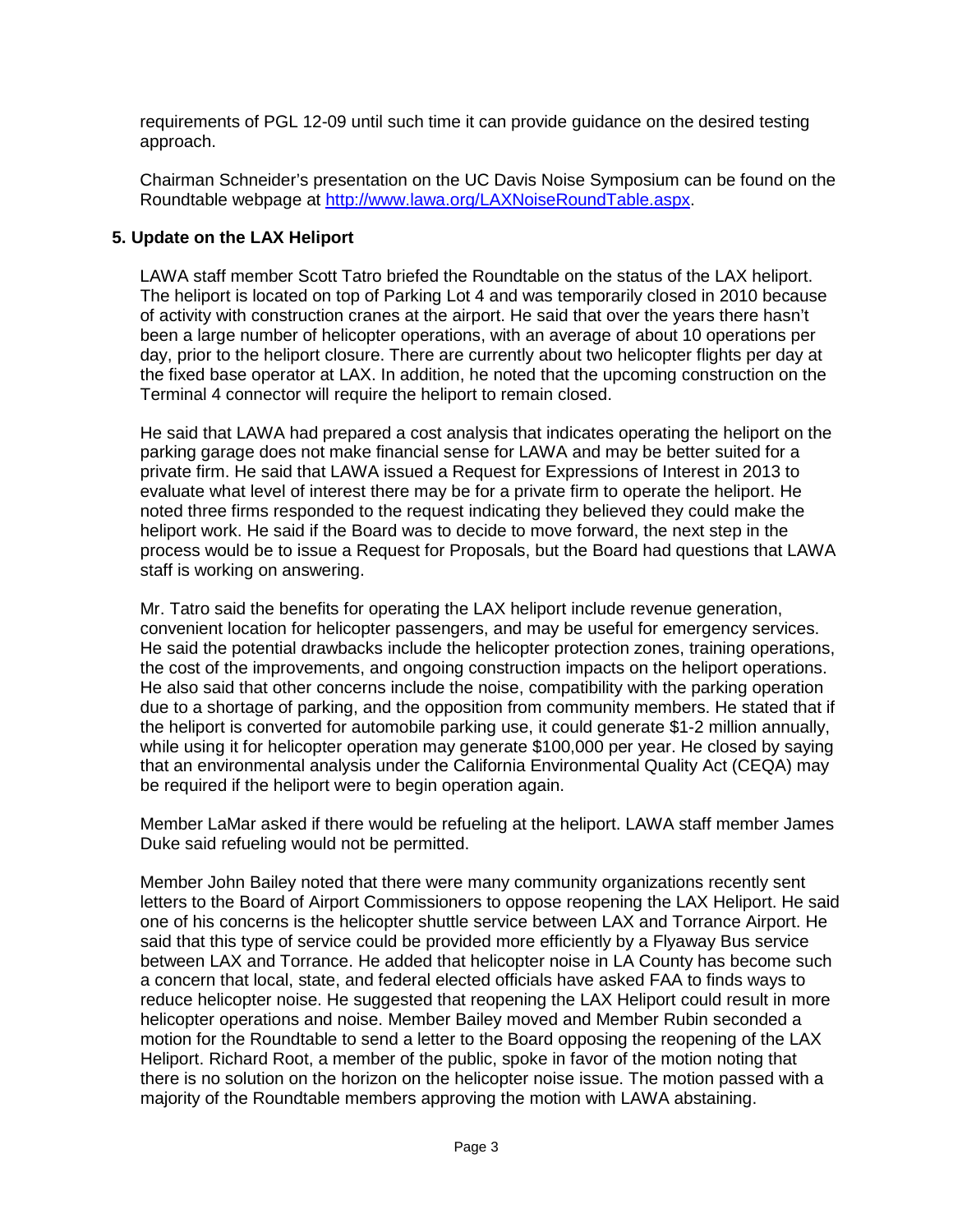#### **6. Work Program C6 – Briefing on ACRP Report 105: Guidelines for Ensuring Longevity in Airport Sound Insulation Programs**

Roundtable Facilitator Steve Alverson briefed the Roundtable on his review of Airport Cooperative Research Program (ACRP) Report 105: Guidelines for Ensuring Longevity in Airport Sound Insulation Programs. Mr. Alverson indicated that the report examined the durability of installed sound insulation treatments and recommended measures for improving the longevity of those treatments. The researchers found that there were fewer than expected problems with older sound insulation treatments. Most of the problems were attributed to homeowner modifications, poor maintenance, extreme weather, and in some cases poor installation. The researchers noted that FAA provides one-time funding for sound insulation treatments and the homeowners are responsible for maintaining those treatments. The researchers also found that many of the original installation problems were detected and resolved. Subsequent sound insulation programs were improved from those lessons learned. Mr. Alverson explained that the bulk of report provides guidance on methods to avoid these problems. He concluded that ACRP Report 105 and its complementary Report 89, Guidelines for Airport Sound Insulation Programs, are useful tools for sound insulation program managers and their consultants.

Mr. Alverson's presentation on ACRP Report 105 can be found on the Roundtable webpage at [http://www.lawa.org/LAXNoiseRoundTable.aspx.](http://www.lawa.org/LAXNoiseRoundTable.aspx)

#### **7. Briefing on LAX Part 150 Noise Exposure Maps Update**

Mr. Alverson provided the Roundtable with a briefing on the LAX Federal Aviation Regulations (FAR) Part 150 Noise Exposure Map (NEM) Update, which is being prepared by Alta Environmental with support from ESA Airports. Mr. Alverson explained that the FAA uses an airport's NEM to determine eligibility for federal funding of noise mitigation measures. He added that FAA is currently using the LAX Master Plan Alternative D contours that depict the projected 2015 aircraft noise exposure levels. He said that LAWA needs to update the NEM for LAX to remain eligible for federal funding for LAWA's noise mitigation programs. He reviewed the study schedule and explained that the goal is to obtain FAA acceptance of the updated NEMs in 2015. He also indicated that the LAX NEM Update is a standalone study with no connection to other ongoing studies.

Mr. Alverson's presentation on the LAX Part 150 Noise Exposure Map Update can be found on the Roundtable webpage at [http://www.lawa.org/LAXNoiseRoundTable.aspx.](http://www.lawa.org/LAXNoiseRoundTable.aspx)

#### **8. Review/Approve Roundtable Work Program**

LAWA staff member David Chan indicated that he has updated the work program document to include work progresses and accomplishments for the past year and briefly reviewed some of those items with the Roundtable members. These items included the following:

- the Early Turn issue with the FAA issuing instructions to pilots to turn at the shoreline rather than at the LAX VOR,
- FedEx agreeing to request its pilots to depart on Runway 25R when safety permits,
- notifying airlines of east departures at night and requesting the completion of forms explaining why they departed east,
- submission by LAWA of the FAR Part 161 application to FAA,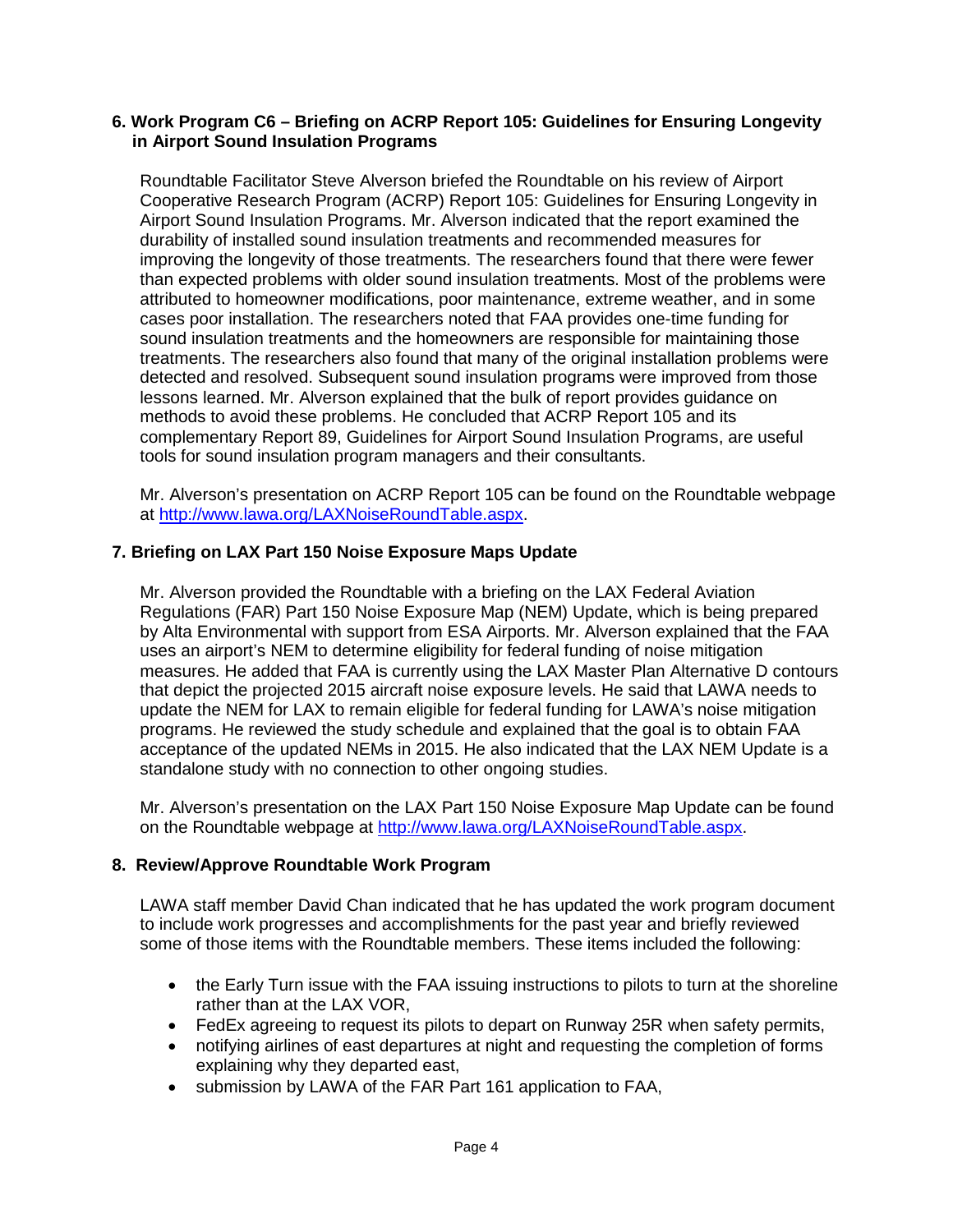- reporting on the ICAO/CAEP process which resulted in a new (Chapter 14) noise standard,
- a letter from the Roundtable to Congress urging the passage of the helicopter legislation.
- a letter from the Roundtable to ACRP requesting that helicopter routes in Torrance and El Segundo be included in an upcoming ACRP study comparing jet noise to helicopter noise, and
- a letter from the Roundtable to ACRP recommending 14 noise problem statements for research, of which ACRP selected 10.

Mr. Chan noted that he had added the subheading "Ongoing Actions" to note those efforts that are pursued on a regular basis such as statistical updates on aircraft operations and briefings on aviation noise news.

Chairman Schneider asked if LAWA receives responses from airlines on the east departure notification. Mr. Chan said that LAWA received responses from some of the airlines, but not all of them. Member Bailey asked if LAWA had gotten a response from Polar Air Cargo. Mr. Chan could not recall, but said he would check on it and get back to the Roundtable.

Chairman Schneider asked Mr. Chan to explain the color coding on the draft Work Program. Mr. Chan explained that he used Microsoft Word's track change feature to edit the document with added text being Blue, deleted text being Red, and text that had been moved being Green.

Chairman Schneider asked if the FAA was considering any other plans to resolve the CDA altitudes issue near La Habra Heights beside those being considered in the Metroplex process. Mr. Chan said that LAWA was not aware of any other work beyond the Metroplex process. Mr. Chan reminded the Roundtable that FAA had explored a range of options to address La Habra Heights concerns, but found no viable options. In particular, FAA determined it was not possible to get aircraft higher over La Habra Heights due to the need to intercept the 3-degree glide slope from below.

Culver City resident, June Lehrman, asked how La Habra Heights was able to get the altitude analysis performed. Chairman Schneider said that La Habra Heights had joined the Roundtable and had worked through the Roundtable to make the request. She said that she had requested a similar analysis and was told by LAWA that the altitude information was not available. LAWA representative Scott Tatro explained that LAWA does have altitude data and would be happy to help. He added that LAWA has the ability to look at aircraft altitudes over time and suggested the resident speak with LAWA staff member Kathryn Pantoja. Mr. Tatro asked Ms. Lehrman if she knew who at LAWA she had communicated with previously about the altitude data. She said she had LAWA's response in an e-mail and would forward to Mr. Tatro.

Vice Chairman Jacobson thanked Mr. Chan for getting the Work Program out early so that the Roundtable had time to review it prior to the meeting.

Mr. Chan asked the Roundtable to approve the 2013-2014 Work Program. Member LaMar's motion to approve the document was seconded by Member Rubin and passed unanimously by the Roundtable.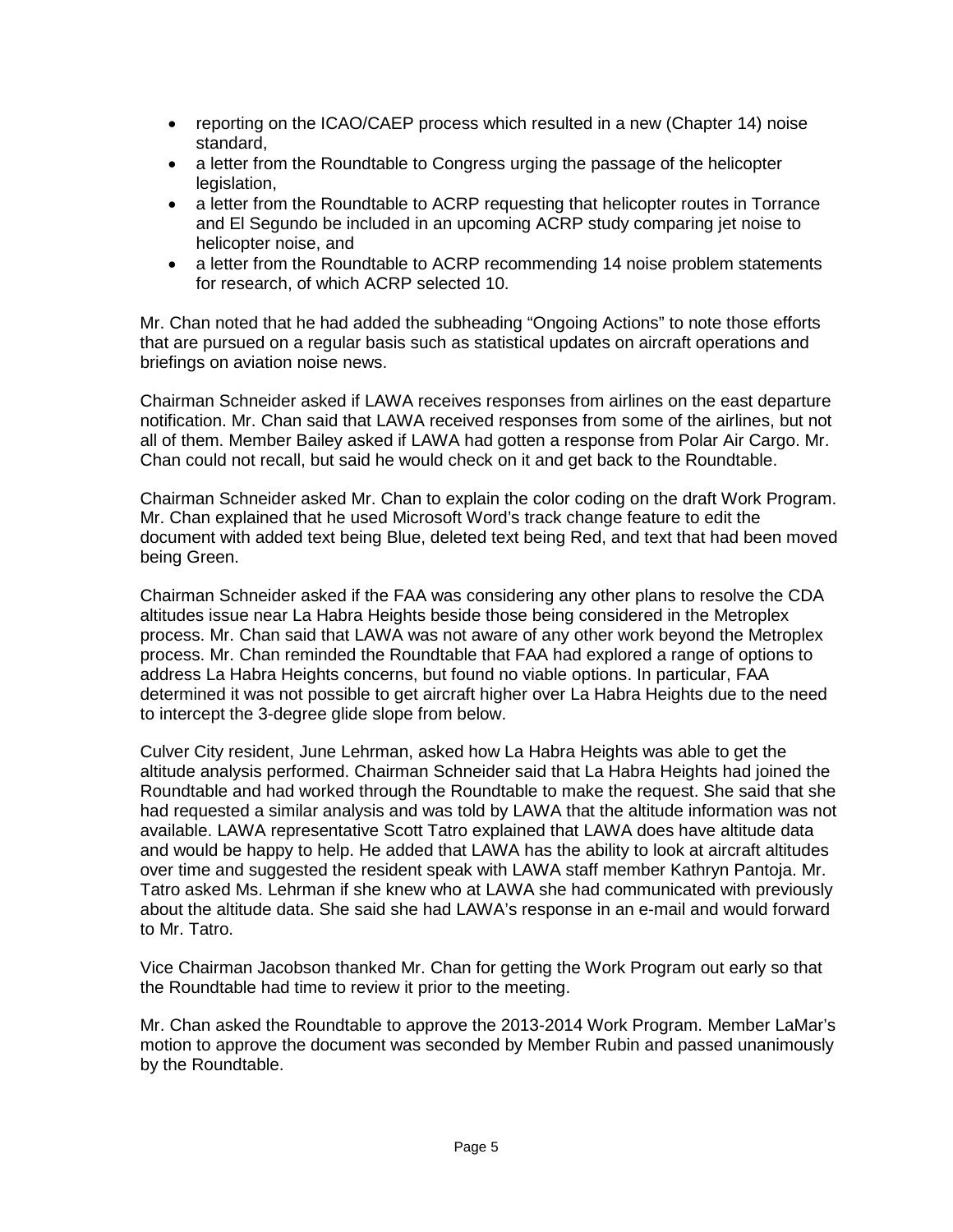The approved 2013-2014 Roundtable Work Program can be found on the Roundtable webpage at [http://www.lawa.org/LAXNoiseRoundTable.aspx.](http://www.lawa.org/LAXNoiseRoundTable.aspx)

## **9. Aviation Noise News Update**

Mr. Alverson reviewed several recent aviation noise news items for the Roundtable including:

- An article reporting on federal Airport Improvement Program funding for FY2014.
- A House of Representatives bill seeking to eliminate annual FAA reports on aircraft noise reduction efforts.
- An article reporting on Representative Schiff's desire to have helicopter noise rules apply to emergency services helicopters during non-emergency flights.
- A brief summary of ACRP Research Project 02-26 Assessing Aircraft Noise Conditions Affecting Student Learning that found aircraft noise impacts students reading ability and achievement test performance.
- An article reporting on FAA's presentation at the January 8, 2014 LAX Roundtable meeting regarding the Southern California Metroplex project and a letter announcing the preparation of an Environmental Assessment of the recommended procedures.
- An article on Air France's announcement that it would be equipping its A320 fleet with noise reduction kits that will produce an 8 dB reduction in noise during descent and approach.
- An article describing the airlines' record aircraft buying activity in 2013, which also noted the elimination of 1,300 older aircraft over the past five years.

The complete aviation noise news update can be found on the Roundtable webpage at [http://www.lawa.org/LAXNoiseRoundTable.aspx.](http://www.lawa.org/LAXNoiseRoundTable.aspx)

#### **10. Roundtable Member Discussion**

Member LaMar thanked Mr. Chan for providing the altitudes of aircraft departing Long Beach Airport that fly near the Palos Verdes Peninsula. Member LaMar also asked what the term OPD meant. Mr. Tatro explained that OPD stands for Optimized Profile Descent, which is an approach procedure similar to a Continuous Descent Approach (CDA). The main difference is that the CDA seeks to eliminate the stair-step approach while the OPD seeks to optimize the descent which would include some level offs depending on air traffic conditions.

Member LaMar also noted the clarification regarding statements the FAA had made at the last meeting regarding aircraft being at flight idle down to the ground. Member LaMar pointed out that in order to fly a stabilized approach, pilots must apply thrust when drag devices and landing gear are deployed. He concluded by saying he did not want residents within three miles of a runway end at LAX to be under the false impression that aircraft would be at flight idle over their homes.

Member Waters indicated that due to a realignment of responsibilities at the City of Rancho Palos Verdes, the City is considering changing its representative/alternate for the Roundtable meetings. He said that So Kim may be participating in his place at future meetings. He added that he had enjoyed his time working with the Roundtable and wished the group continued success. The Members thanked Member Waters for his service.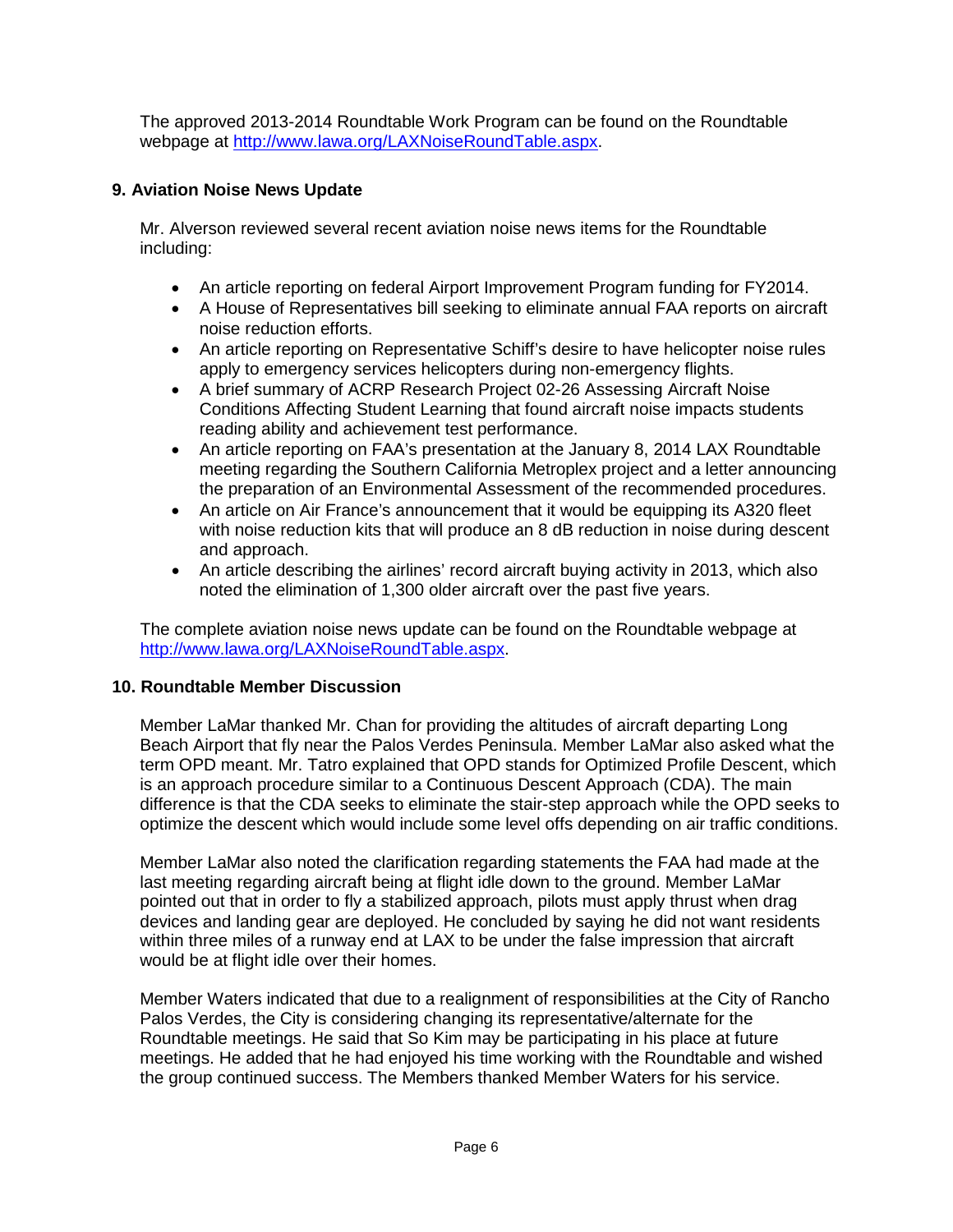Chairman Schneider said he has been receiving complaints about aircraft running their Auxiliary Power Units (APUs) on the north side of the airfield instead of using gate power. Mr. Tatro said that it is in the airlines best interest from a fuel savings standpoint to use gate power and does not know why a pilot would choose to use an APU when gate power is available at all of the gates on the north side of the airfield.

Jim Withrow, an aviation commissioner from the City of Inglewood, asked Mr. Alverson to explain the term airframe noise. Mr. Alverson explained that airframe noise is the noise that is generated by turbulent air flow over or across parts of the aircraft that are extended for landing such as landing gear, flaps, and slats. He added that aircraft engines are very quiet at flight idle, so air frame noise becomes a larger component of aircraft noise on arrival.

Member Williams requested that LAWA perform a noise inspection in her neighborhood. Mr. Tatro asked for clarification of her request because while LAWA could monitor noise, it only tells you what the noise was at the time of the measurements. Member Williams explained that she would like a member from LAWA's Noise Management staff to come to her neighborhood to observe the aircraft noise. She would like to know why her community experiences aircraft noise  $24/7$ . Member Bailey suggested using the Decibel 10<sup>th</sup> app. LAWA staff member Kathryn Pantoja cautioned the use of phone apps to measure noise as they may not be appropriate for the type of noise the resident wishes to measure. She provided the example of a resident who recently explained that he had used a phone app to determine the noise level in his bedroom was 35 dBA, but the planes were very loud. Ms. Pantoja thought that perhaps his issue was low-frequency noise which the A-weighting network does not measure. She added that single event noise measurements are not equivalent to CNEL. With respect to Member Williams' request, Ms. Pantoja said that Mr. Chan had thoroughly investigated her community's noise concerns and found that there are many contributors to aircraft noise exposure including start-of-takeoff-roll noise, arrival noise, and overflight noise. She said that she would be happy to have a LAWA staff member to come to the neighborhood to listen to the aircraft noise.

## **11. Review of Roundtable Actions**

Mr. Alverson reviewed the Roundtable's action items and member requests during the meeting, which included:

#### **Formal Action Items**

The Roundtable approved the 2013-2014 Roundtable Work Program.

The Roundtable also approved a motion to send a letter to the Board of Airport Commissioners to oppose re-opening the LAX Heliport. LAWA abstained from the vote.

#### **Requests from Members**

Member Bailey requested a report back on Polar Air Cargo's response to LAWA's request for a form explaining why their aircraft departed to the east during west flow.

 Member Joanne Williams requested that a LAWA Noise Management staff member come to her neighborhood to observe the aircraft operations and to help her better understand the noise situation in Windsor Hills.